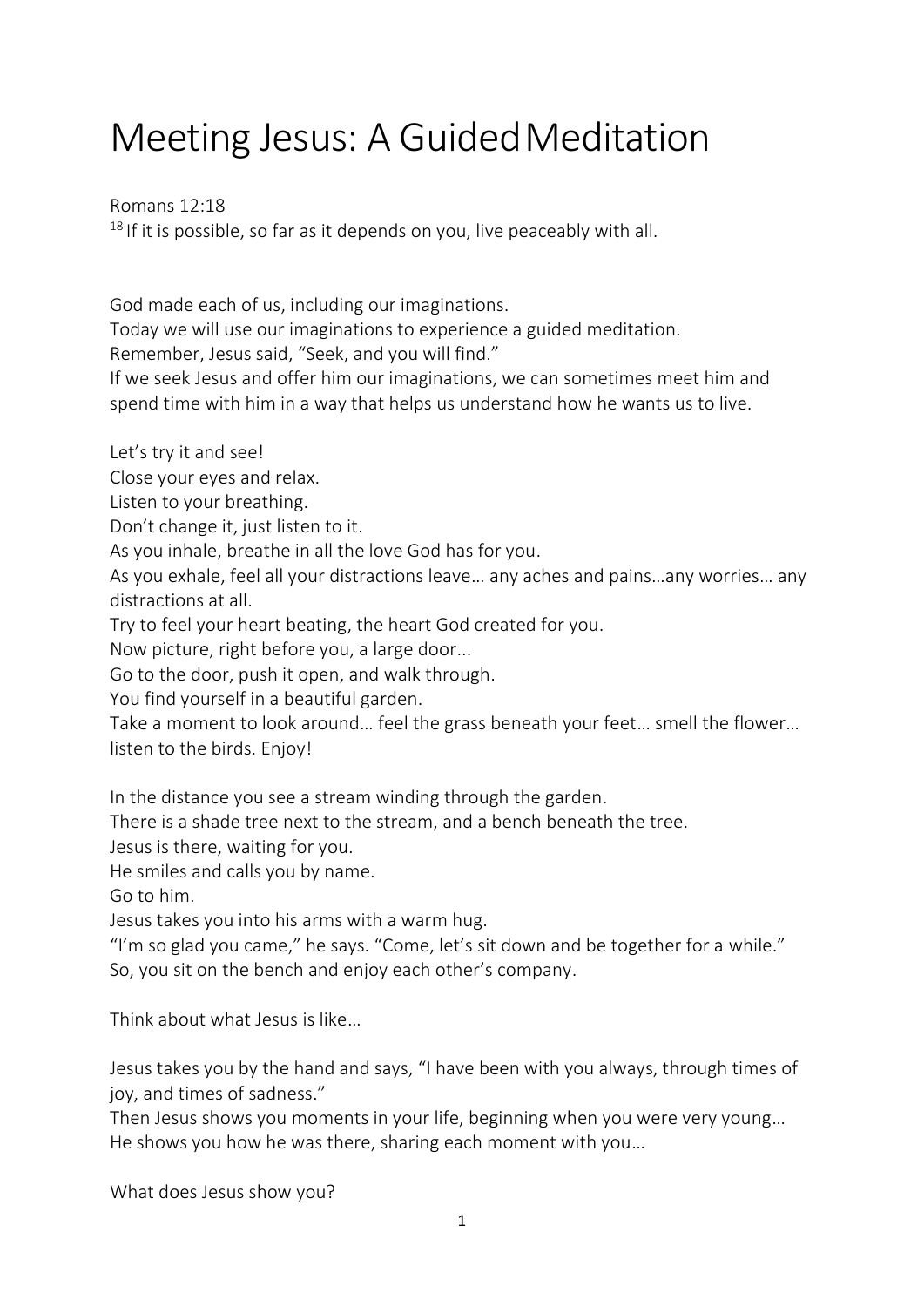How do you feel?

Jesus says, "At your Baptism, you became a child of God and a member of the body of Christ. Through the Holy Spirit, I will be with you forever, during the good times and the difficult times.

Jesus points out the stream and invites you to go to the, touch it and call to mind your Baptism.

Together you go, hand in hand. To your surprise the water is warm and life-giving. With great joy Jesus gently leads you to the water. Think about what it feels like…

As you stand near the stream with Jesus, you hear invisible voices cheering and clapping. Jesus laughs and says: "You hear our family, the church, greeting you! They are the family and friends you meet every day and all those in heaven and around the world who pray for you all the time."

The sound fades, and you and Jesus return to the bench.

As you leave the water, you become completely calm, and your heart fills with God's peace.

As you sit beside Jesus, you realize you can tell him anything. What do you tell Jesus?

How does he respond?

Jesus then tells you it is time to go - but first he has something for you - something that will unite you closer with him and with all your brothers and sisters in the church. He takes from his cloak a small loaf of bread.

He blesses it, breaks it, and says, "This is my body, take and eat."

Together you share the meal.

Now you both stand up to go. He invites you to return anytime and says he will be waiting. He tells you he will be with you throughout your journey. You will sense his presence in the people and events of your daily life. You will be able to hear his voice in the Bible and find his love in other people.

He takes you into his arms for a farewell hug. You turn to go, and you see the door is still standing open.